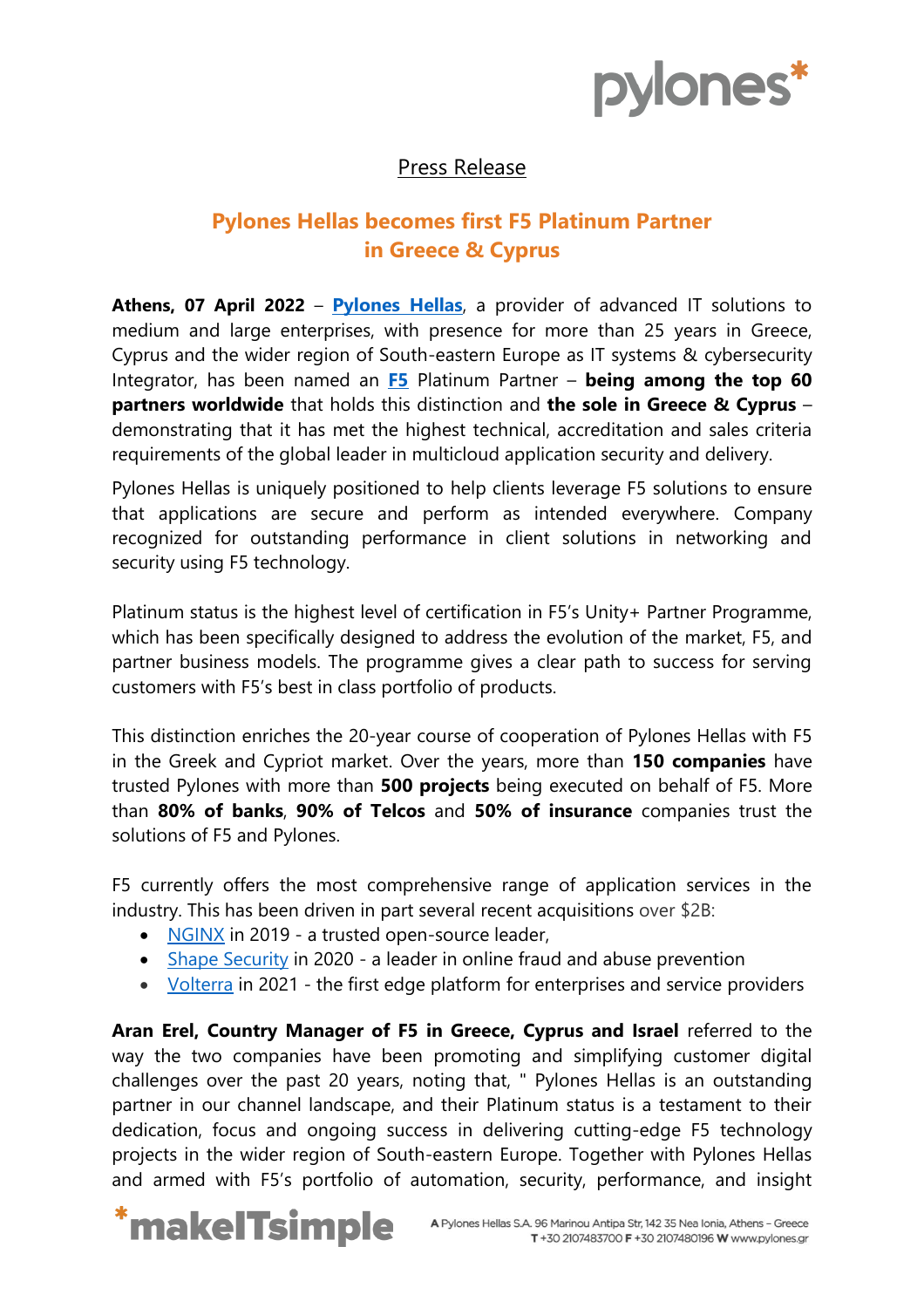

capabilities we are able to empower our Greek & Cypriot customers to create, secure, and operate adaptive applications that reduce costs, improve operations, and better protect users. Our partnership is extremely important, particularly as demand continues to soar for future-proof cloud and security solutions. With Pylones Hellas as a Platinum partner, we are now in the best position to enable organisations get their apps faster and more securely to market. "

**Mr. Emmanuel Netos, CEO of Pylones Hellas***,* stated about the new distinction: "We are very excited to reach the highest level of F5's partner status and being amongst the top 60 F5 partners all over the world is not a simple thing. It's clear that, as a team, we put a lot of effort into positioning F5 within Pylones Hellas, and have also invested into broadening the Pylones F5 skills base. Together, we are more focused and capable than ever to enable organisations unlock extraordinary digital experiences and simplify their digital challenges which in the near future will be more and more complex".

"Partnership is combined of friendship, both personal and mutual vision, visibility, mileage, wins & loses. We have been lucky enough to have the most unique partnership a person & a vendor can get – a true partnership, beyond any Vendor/Partner/Customer transactions. The kind that through the last 20 years, in tough, in better, and in the best times has built the Cybersecurity infrastructure for the Greek market and broke every possible record along the way." said **Motti Ben Shoshan, Head of Channel and Distribution for Greece and Cyprus at F5**. "Moving through the years from Authorized > Silver > Gold and on this special year of celebration to a Platinum partnership level, the highest there is – is the crown jewel. I am proud to be a part of this success, and 100% committed to our future investment in the Greek & Cypriot market, which are expected to grow & double in the next 3 years."

### **About Pylones Hellas**

Pylones Hellas, member of the Cypriot group P.M.Tseriotis Ltd, is active for more than 25 years in the field of digital technologies and internet security. The company combines the services of both IT systems integrator and IT cybersecurity integrator, consisting a pioneer IT provider for the Greek market. Based on three significant pillars Security, Optimization and High Availability, Pylones Hellas provides cutting-edge technology solutions, on any scale, in multiple demanding sectors such as Telecommunications, Hotels, Financial institutions and companies that base their business on the Internet, while continuing updating its customers' Information Technology Infrastructure, to provide, in turn, a high level of digital services to their customers.